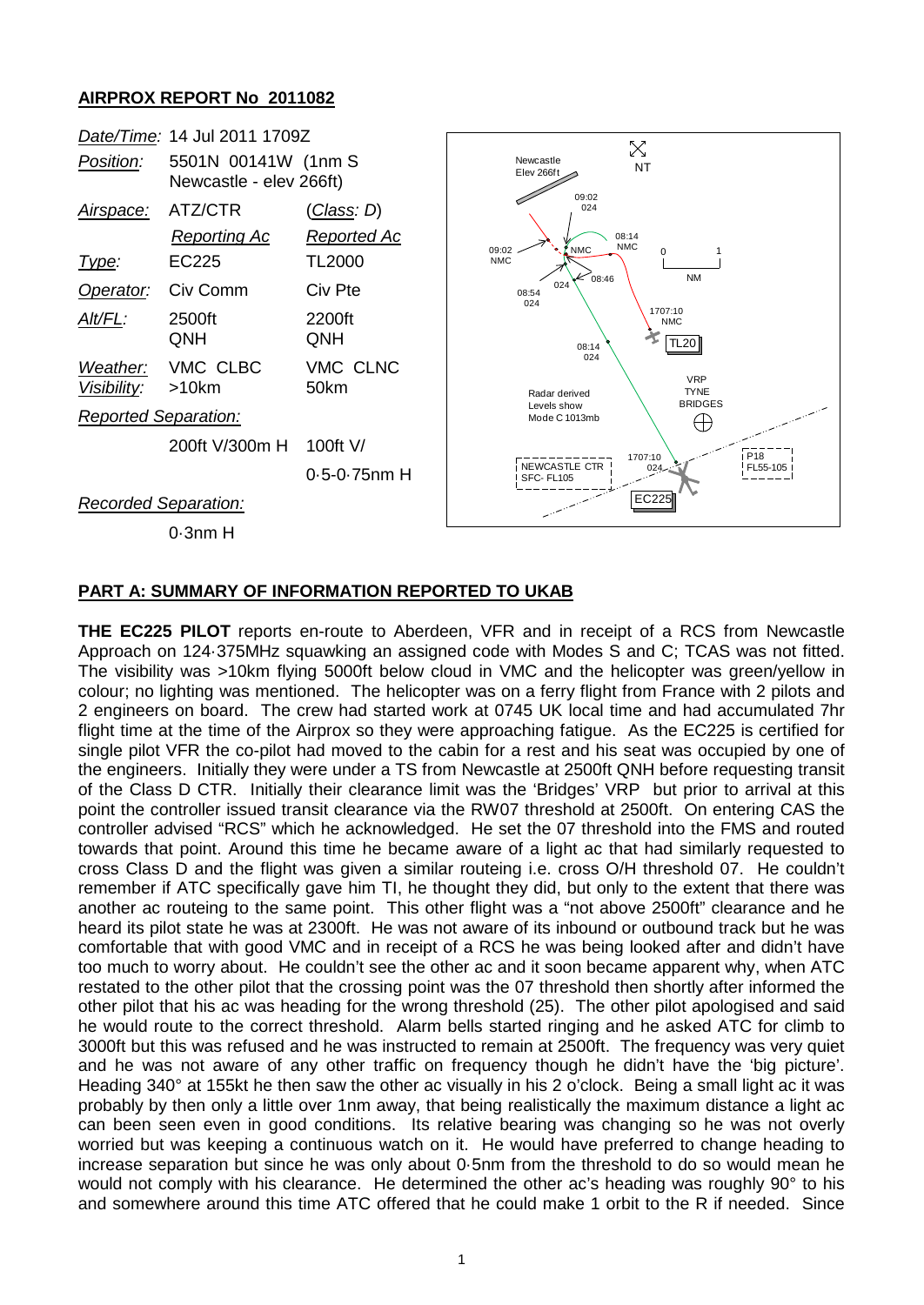there seemed at this time no risk of getting uncomfortably close and by making an orbit he would have lost sight of the traffic he declined. What happened next, with hindsight, was predictable. On reaching his 12 o'clock about 500m ahead the other ac banked sharply to the R (probably 45°) and was suddenly in his 12 o'clock a few hundred metres ahead and 200ft below on the same heading. At his cruising speed he was going much faster that the other ac and closing rapidly. He took evasive action by banking 30° to the R and made an orbit and having done so he could not see the other ac so he continued to O/H the 07 threshold, as instructed, and then on track SAB. He spotted the other ac a minute or two later as it was diverging to the E and his helicopter was rapidly overhauling it again. He did not say anything on the radio but after landing spoke to the Watch Manager (WM) at Newcastle. The WM had been seated along the controller at the time and did not think much of the situation. The WM promised to look again at the tapes to see if anything could have been done differently. After he thought about it over the intervening weekend he elected to file an Airprox. It occurred to him that he didn't actually know what a RCS was. He scoured the ANO, AIP, CAA website but did not find an answer. He spoke to the Aberdeen WM who told him that under a RCS the pilot must follow ATC instructions. For IFR traffic the controller must ensure adequate separation from other traffic, he thought, but for VFR there is no such requirement. He believed that if the service does consist of ATC telling you what to do, whilst taking no responsibility for collision avoidance, it was a fundamentally flawed service with a deceptive name. As he normally flew IFR he was lulled into a false sense of security, feeling that he must continue 'on the tramline' under a RCS with a specified altitude and route resulting in late action when the crisis developed. If he had received a straightforward VFR clearance such as he receives at Aberdeen, perhaps 'not below' and to a region of airspace rather than routeing to a specific point at a specific altitude, he would have behaved differently. At Aberdeen he only hears 'RCS' when IFR. Although the other ac had routed initially towards the wrong threshold, had its pilot flown the route correctly from the start, they would have flown in close proximity earlier. He believed it was not best practice for a controller to instruct 2 flights to route to the same point at similar altitudes and expected arrival times, with a big speed differential whilst watching the scenario unfold on radar and declining a change of level request. The primary reason for filing this report was to question whether the RCS terminology was appropriate for something that seems only to be a constraint for pilots but is in no obvious way a service for them. It seemed to give ATC power without responsibility.

**THE TL2000 PILOT** reports en-route to Eshott, VFR and in receipt of a BS from Newcastle Approach on 124·375MHz, squawking an assigned code with Mode C. The visibility was 50km in VMC and the ac was coloured white/blue with strobe lights switched on. He was transiting the Newcastle CTR from S to N at 100kt and had received clearance from Approach to transit CAS VFR not above 2500ft. A further instruction was later given to cross the RW07 threshold but, in error, he headed towards the RW25 threshold. About 0·5nm S of the RW Approach reminded him the clearance was for RW07 threshold. He was aware, from a previous radio call, that a helicopter astern was also cleared to transit on the same route. He banked hard L and as he rolled out of the turn on heading 250° he saw the helicopter in his 10 o'clock range 2·5nm very slightly above. He monitored the helicopter's progress whilst he routed his ac to the RW07 threshold. As he commenced his R turn to parallel the helicopter's track at the 07 threshold, it was 0·5-0·75nm on his L about 100ft above. When level after the turn Approach asked if he had the helicopter in sight and he replied "affirm he is in my 7 o'clock". As he passed over Morpeth disused aerodrome [6nm NNW Newcastle], he noted the helicopter was in his 9 o'clock range 3nm on a slightly divergent course. He assessed the risk of collision as none.

**THE NEWCASTLE APPROACH CONTROLLER** reports that at 1657 the TL2000 (TL20) pilot called for a N'bound transit through Newcastle CAS and the flight was cleared to transit not above 2500ft and route via the RW07 threshold. At 1701 the EC225 flight, which was 5nm S of the TL20 on a similar track, called for transit and was given the same instruction to transit via the RW07 threshold. At 1706 the TL20 pilot was asked again to route via the 07 threshold as the ac's track appeared to be for the 25 threshold. The pilot apologised and turned L for the correct routeing. He then passed TI to the EC225 flight on the TL20 and the crew reported that they had the ac in sight. The EC225 crew then requested a climb to 3000ft but as there was traffic being vectored downwind LH descending to 3500ft this was refused and the crew was given the option of an orbit for spacing as required; the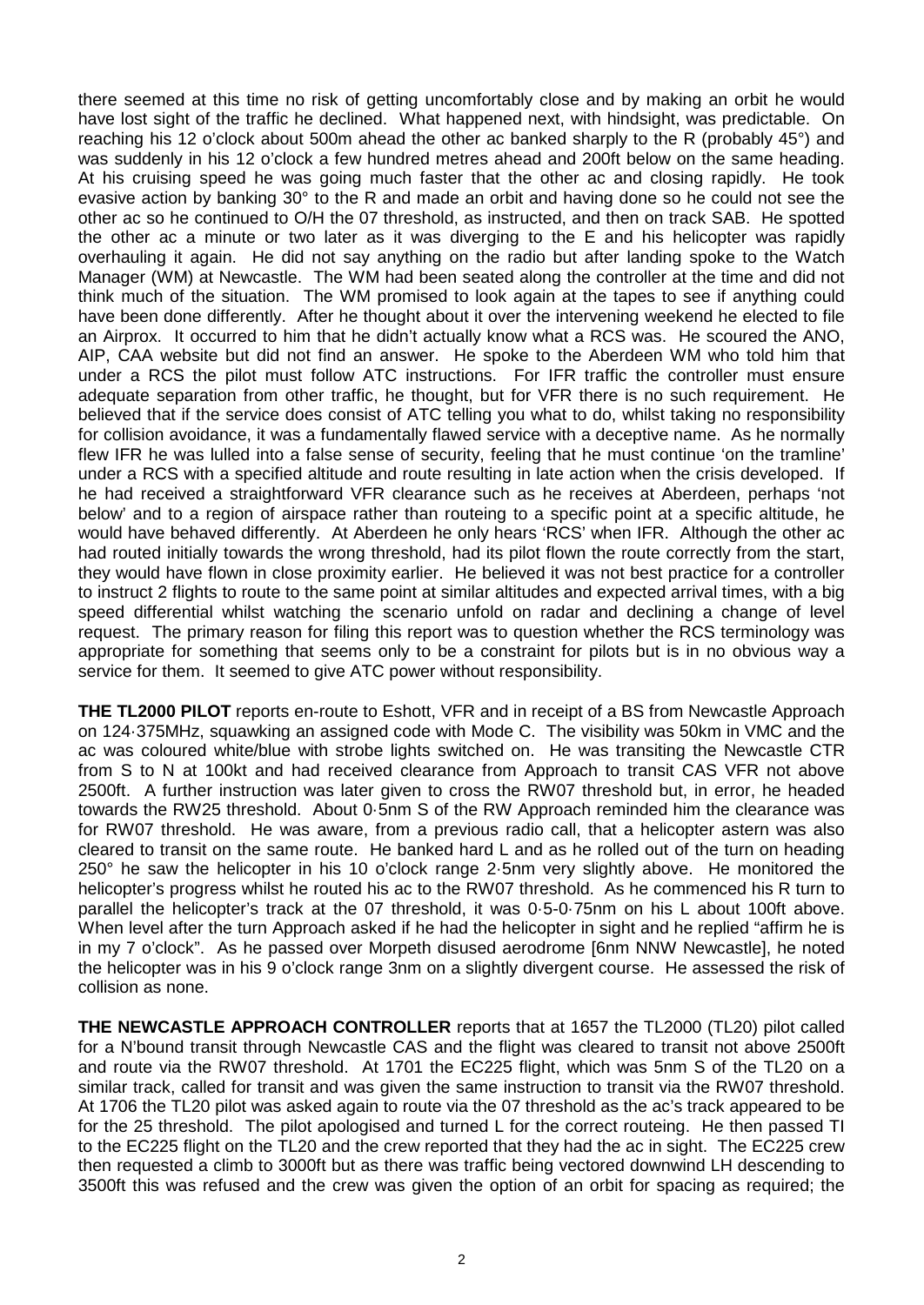crew refused this stating the spacing was OK. TI was passed to the TL20 flight on the EC225 and the pilot also had this helicopter in sight. The EC225 then made one orbit before continuing N'bound.

**ATSI** reports that the Airprox occurred at 1708:53 UTC, 1nm to the S of Newcastle Airport, within Class D CTR and just above the Newcastle ATZ, which extends to a height of 2000ft above aerodrome level and is bounded by a circle 2·5nm radius centred on the mid-point of RW07/25.

The EC225 was operating on a VFR flight from Norwich to Aberdeen.

The TL20 was operating on a VFR flight from Fishburn (18nm S of Newcastle) to Eshott (13nm N of Newcastle).

The Newcastle radar controller was operating as the approach radar controller. RW07 was notified as the RW in use.

CAA ATSI had access to RT and radar recordings together with written reports from the Newcastle radar controller and both pilots.

METAR EGNT 141650Z 06005KT 020V100 9999 FEW045 19/10 Q1017=

At 1657:01 the radar recording shows the TL20 and the EC225,to the SE of Newcastle airport at ranges 17·5nm and 29·3nm respectively.

The TL20 flight contacted Newcastle Radar at 1658 reporting routeing from Fishburn to Eshott at 2300ft requesting a BS and clearance through the area. The controller agreed a BS and allocated a squawk of 3750. The TL20 flight was identified and cleared to transit the Newcastle CAS VFR, to maintain VMC not above 2500ft and to report approaching the Bridges (Tyne Bridges VRP – 5·6nm SSE of the airfield). The TL20 was displaying an SSR code but without Mode C level reporting.

At 1701:13 the EC225 flight contacted Newcastle radar and was identified on transfer, squawking 3755 at an altitude of 2500ft. Due to the position and level of the EC225, a reduced TS was agreed. The pilot requested a routeing through the zone via the NT(NDB), maintaining 2500ft (The NT(NDB) is 1·2nm NE of the airfield). The controller cleared the EC225 flight to *...transit Newcastle controlled airspace VFR maintain victor mike charlie and report approaching the bridges QNH one zero one seven"*. The EC225 pilot replied, *"Clear transit the zone er obviously maintain VMC erm report approaching the bridges one zero one seven (EC225 c/s)."*

The controller planned to route both ac, via the Tyne Bridges (VRP) and RW07 threshold, not above 2500ft. This would keep the ac on the W side of the airfield, clear of departures and 1000ft below the planned arrival of a B737 descending to 3500ft from the NE. The Newcastle Manual of Air Traffic Services (MATS), Part 2, Chapter 1, Section 3, Page 7, states:

'Aircraft transiting the Newcastle CTA/CTR at 2500ft QNH or below will be co-ordinated and transferred to ADC from APC. Such traffic will remain with ADC until it is clear of traffic operating under these VFR procedures.'

The radar controller coordinated with the Tower controller and it was agreed that radar would retain control of the 2 ac as they transitted the W side of the airfield.

At 1702:14 the controller passed TI to the TL20 regarding a PA38 Tomahawk, S'bound towards the Bridges at a similar level.

At 1703:13 the controller advised, *"(TL20 c/s) you're clear to transit Newcastle controlled airspace and route via the zero seven threshold."* The TL20 pilot replied, *"Clear to transit Newcastle airspace routeing via the zero seven threshold (TL20c/s).*"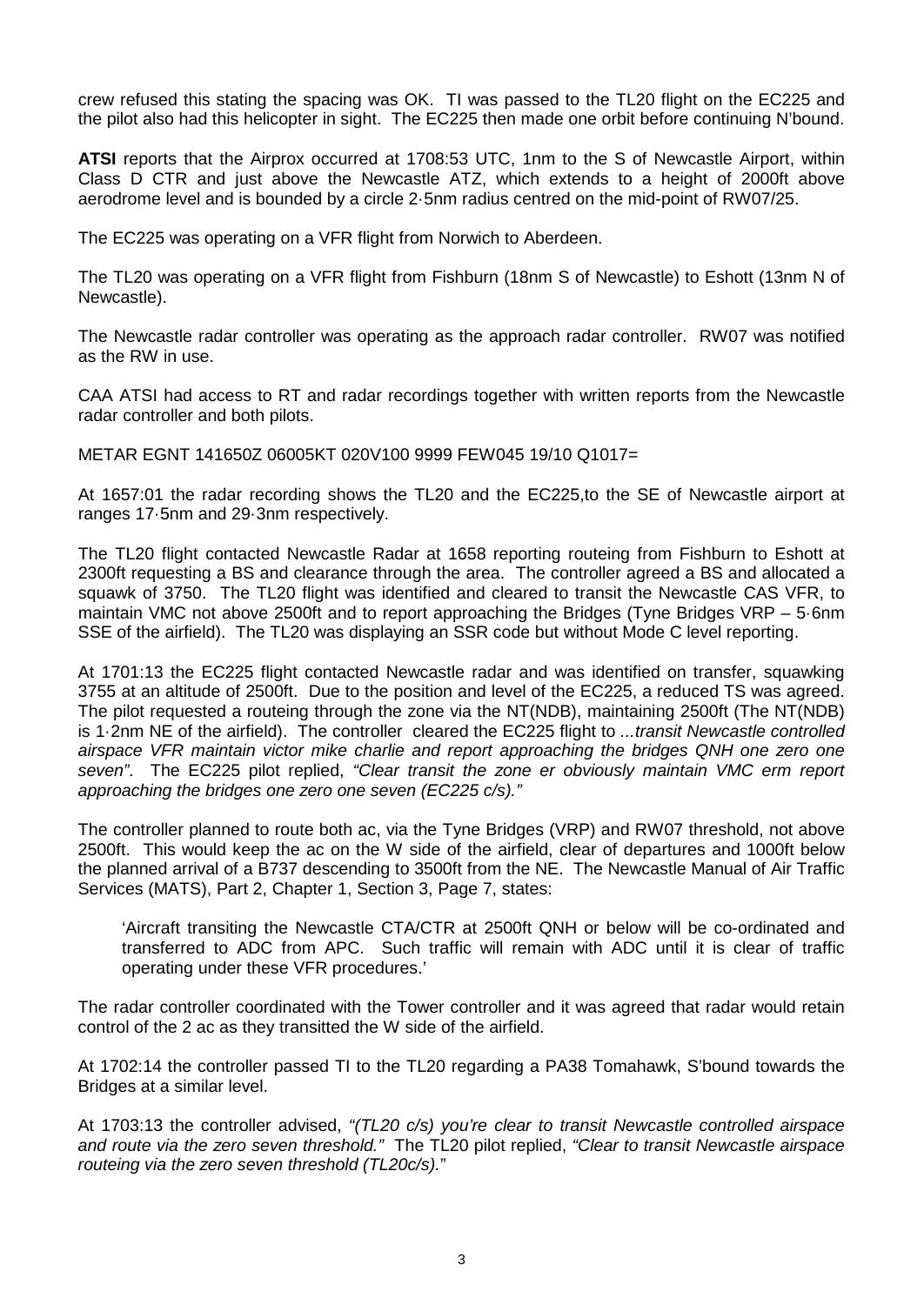At 1703:26 the controller transmitted*, "(EC225 c/s) you're clear transit via the zero seven threshold.*" The EC225 pilot responded, *"clear transit via zero seven threshold thanks (EC225 c/s).*"

At 1705:00 the B737 (34·9nm NE of the airfield), was given descent to 5000ft on QNH 1017mb.

At 1705:14 the TL20 pilot reported, *"(TL20 c/s) er Bridges level two thousand three hundred and we've crossed well clear of the Tomahawk."* The controller replied, *"(TL20 c/s) roger and report at the zero seven threshold."* The TL20 pilot acknowledged, *"Wilco (TL20 c/s)."*

At 1707:07 the controller advised, *"(EC225 c/s) you've entered controlled airspace Radar Control Service report abeam the zero seven threshold."* The pilot replied, *"er controlled airspace Radar Control Service report at er zero seven threshold (EC225 c/s).*"

At 1707:10 the radar recording shows the TL20, 3·1nm from the airfield with the EC225 crossing the CTR boundary, 5·6nm from the airfield. Both ac are tracking NW with a spacing of 2·5nm.

At 1707:30, after the a controller request, the TL20 pilot confirmed his level as 2300ft and the controller responded, *"Roger just to confirm it's not above two thousand five hundred feet there is traffic er vectoring downwind lefthand for zero seven and just confirm you are routeing via the zero seven threshold."* The TL20 pilot replied, *"er yes traffic is copied we're holding two thousand three hundred feet and er we've got about a mile to run to the zero seven threshold (TL20 c/s)."* The controller responded, *"Just confirm that will be the zero seven threshold that's er west abeam the field not east abeam."* The TL20 pilot acknowledged, *"My apologies yes okay er just turning for zero seven threshold.*"

At 1708:08 the controller passed TI, *"(EC225 c/s) there is traffic to the north of you by one mile he's also routeing via the zero seven threshold similar level"* and the pilot replied, *"er (EC225 c/s) we have him visual.*"

At 1708:14 the radar recording shows the TL20, 1·6nm SE of the airfield with the EC225, 3nm SSE of the airfield. The TL20 had been routeing mistakenly towards RW25 threshold and radar recording shows the TL20 having turned L to reposition to the W side of the airfield. This results in the 2 ac converging with the TL20 crossing the track of the EC225 from R to L; separation is 1·6nm. The EC225 is indicating FL024 (converts to 2508ft with QNH 1017mb, 1mb equal to 27ft).

At 1708:22 the EC225 pilot requested a climb to 3000ft and the controller responded, *"Negative maintain two thousand five hundred feet er if you need er further spacing one left hand orbit in your present position."* The pilot replied, *"Yeah I think we're just about okay thanks (EC225 c/s)."* At this point radar recording shows the B737, 16·5nm NE of the airfield passing FL106.

At 1708:40 the controller passed TI, *"(TL20 c/s) there is helicopter traffic to the south of you has you in sight similar level."* The TL20 pilot reported the EC225 in sight and just about to cross the 07 threshold.

At 1708:46 the radar recording shows the TL20 commencing a R turn towards the 07 threshold in the EC225's 1230 position at a range of 0·5nm crossing from R to L, the EC225 is indicating FL024 (2508ft QNH).

[UKAB Note (1): On the next radar sweep at 1708:54, the CPA, the TL20 has temporarily faded from radar but the EC225 is seen commencing a R turn to pass behind the TL20; separation is estimated to be 0·3nm.]

At 1709:00 the EC225 pilot reported, *"(EC225 c/s) making one orbit."* The radar recording at 1709:02 shows the 2 ac diverging at a range of 0·3nm, with the EC225 starting a RH orbit. Once the EC225 completed the orbit, the 2 ac continued to transit CAS without further incident.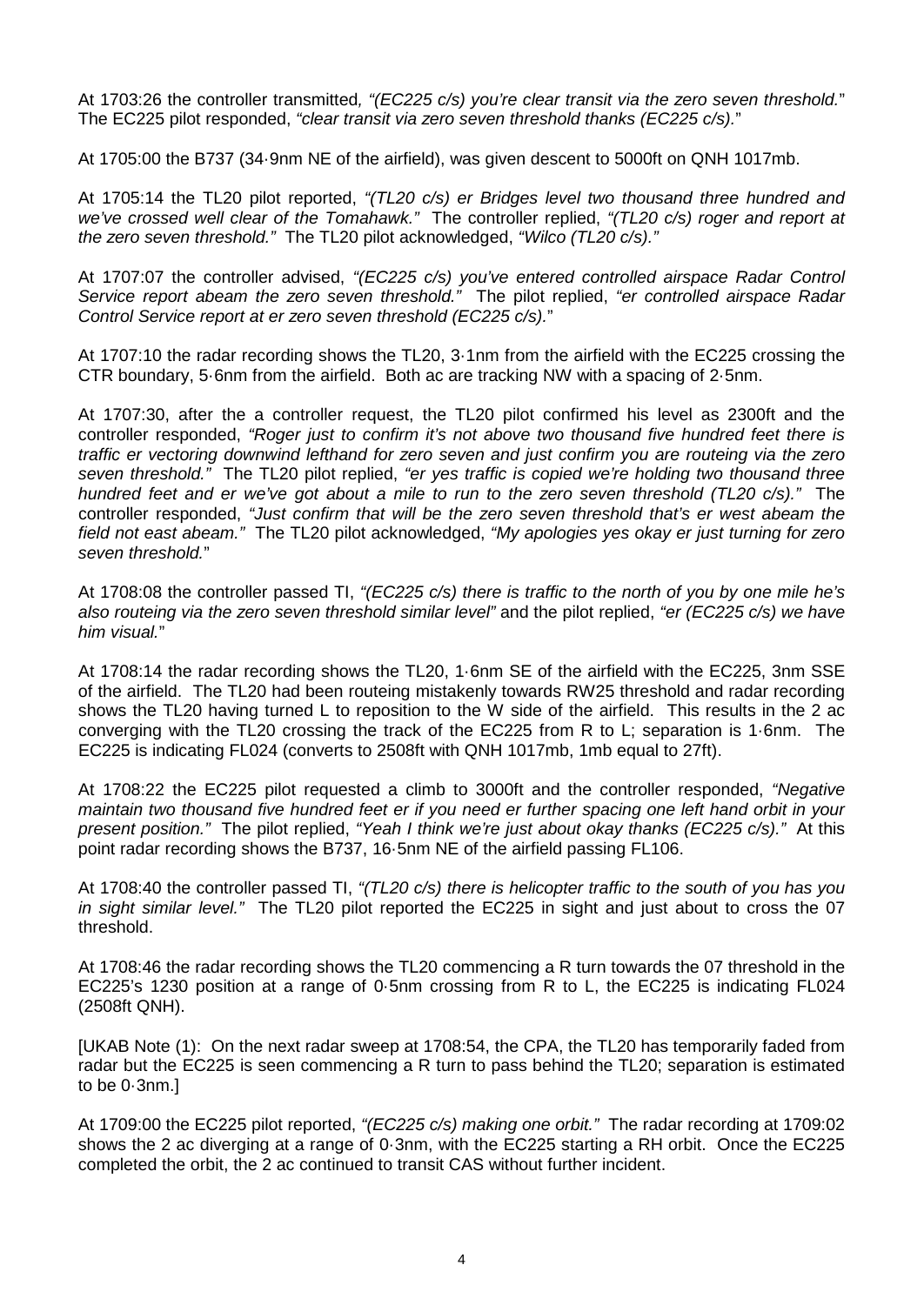The written report from the EC225 pilot indicated that he was aware of a light ac that was on a similar routeing to the same point at not above 2500ft, but couldn't remember if ATC had given specific TI about the other ac's inbound or outbound track. The pilot added that, he was comfortable with the good VMC conditions and in receipt of a RCS. The pilot considered that the term RCS was misleading and indicated, *"feeling that I should continue to obey my clearance, thus taking late action only when a crisis developed rather than prevent a crisis developing in the first place".*

The 2 ac were both transiting Class D CAS, VFR and in receipt of a RCS. The Manual of Air Traffic Services (MATS) Part 1, Section 1, Chapter 2, Page 1, Paragraph 2, Classification of Airspace states the minimum services that are to be provided in Class D are:

'Aircraft requirements: ATC clearance required before entry. Comply with ATC instructions. Minimum service by ATC unit: c) Pass traffic information to VFR flights on IFR flights and other VFR flights.'

The controller planned that both ac would route via the Tyne Bridges (VRP) and then via the RW07 threshold, routeing to the W side of the airfield and clear of departures.

The spacing between the 2 ac as they approached the airport gradually reduced, due to the variation in speed, between the faster EC225 and slower TL20. The incorrect routeing by the TL20 pilot resulted in the 2 ac converging towards RW07 threshold at a similar level and at the same time.

TI was passed to the EC225 pilot when the distance between the 2 ac reduced to 1·8nm and then to the TL20 pilot once the distance reduced to 0·5nm. This TI was sufficient to enable each pilot to see and avoid. However the passing of more timely TI may have aided the situational awareness of each pilot much earlier.

The EC225 pilot requested a climb to 3000ft. It is not clear why the controller was unable to approve this request. The inbound B737 was 16·5nm NE of the airfield passing FL104. Instead the controller approved an orbit for increased spacing.

The TL20 pilot routed towards the incorrect threshold, which when corrected resulted in the TL20 turning onto a W'ly track. The 2 ac then converged and came into close proximity. The controller passed TI that enabled both pilots to become visual with each other.

Within Class D CAS, ATC has a responsibility to prevent collisions between known flights and to maintain a safe, orderly and expeditious flow of traffic. This objective is met by passing sufficient TI and instructions to assist pilots to 'see and avoid'. In Class D airspace the controller is required to pass TI to VFR flights on other VFR flights.

A contributory factor was considered to be, the late passing of TI. The controller allowed the situation to develop as the 2 ac converged towards the RW07 threshold at a similar level and into close proximity. The passing of earlier TI would have aided the situational awareness of each pilot and may have allowed a better and, more timely assessment of the traffic situation by the EC225 pilot.

The EC225 pilot expressed some concern regarding that the term 'RCS,' as misleading, as applied to VFR ac operations in CAS. This issue was addressed in CAA Safety Sense Leaflet 27, Flight In Controlled Airspace and contained the following extract with respect to VFR flight in CAS, paragraph (f) states:

'The VFR pilot may have the privilege of some collision protection, although that may well not be available even if your transponder is transmitting a designated code. Beware the terminology. You may hear the controller use the words "radar control" – although technically that terminology may be accurate, he is not actively controlling you. Apart from remaining on whatever track at whatever altitude for which you have been cleared, and listening attentively at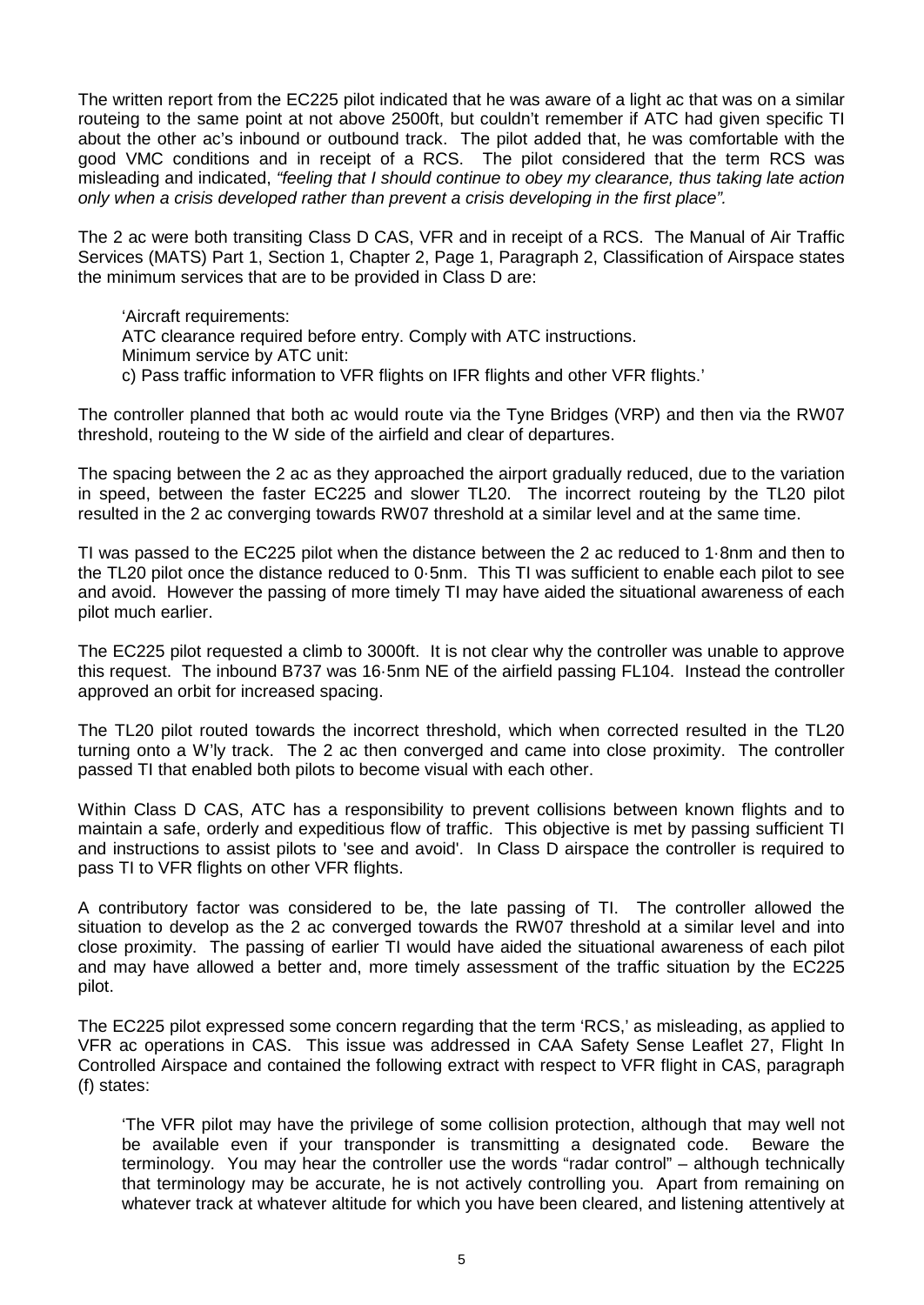all times for any changes to these instructions, you have the further responsibility to avoid other traffic. Although the controller will pass information to you on the general position of other traffic, in Class D airspace he is not responsible for keeping you away from that other traffic.'

However, there is anecdotal concern that VFR pilots operating in Class D airspace are confused by the use of the term 'RCS' and the terms of service under which they are operating. This subject is currently under review by CAA ATC Phraseology Working Group together with the CAA Procedures Working Group.

## **PART B: SUMMARY OF THE BOARD'S DISCUSSIONS**

Information available included reports from the pilots of both ac, transcripts of the relevant RT frequencies, radar video recordings, reports from the air traffic controllers involved and reports from the appropriate ATC authorities.

Members understood the challenges of flying VFR within CAS and sympathised with the EC225 pilot's predicament. The flight had been given transit clearance of Class D CAS under VFR at 2500ft and had been told that the service was a RCS - the only radar service that can be given in CAS - as the helicopter crossed the CTR boundary. The onus was on the pilot to comply with the ATC instruction; however, he also had an overriding responsibility to avoid other traffic flying under VFR. He was aware from the RT exchanges that the TL2000 was on a similar routeing and ATC had passed specific TI on the ac, which he saw. Although conscious that he had to maintain track and altitude, he wanted to alter heading to increase separation but he had to continue as cleared to the RW07 threshold. He requested climb to 3000ft but this was refused; however, he was offered an orbit for spacing, which he declined at the time. ATC then passed TI on the EC225 to the TL2000 pilot, albeit late, which he saw and was content to proceed on a W'ly track while watching the helicopter to his SW before turning to the NW to fly O/H the RW threshold. This flightpath had placed the TL2000 in a position ahead of the EC225 which left its pilot with few options; however, he executed a R turn, to avoid flying close to or overflying the light ac. A controller Member stated that the EC225 pilot also had the options of slowing down or overtaking the TL2000 on its R, the pilot only needing to advise ATC of his intentions/actions. One pilot Member expressed a view that the whole issue of RCS and the rules/responsibilities for flights within Class D airspace were overly complicated and there seemed to be a difference in application by different ATSUs. A controller Member said that there was an issue with the education of pilots to flights within CAS which was captured well within the Safety Sense leaflet 27. The general feeling was that VFR pilots only wanted a clearance to transit the CAS concerned but the RCS terminology clouded the situation in pilot's minds. The CAA SRG Strategy and Standards Advisor informed the Board that there was an ongoing review of RCS to VFR flights and it had been found that there was not 100% application of it by ATSUs. The Advisor concurred that a re-education was needed through the re-issue of the Safety Sense leaflet and through the Airspace Safety Initiative group. The Board also noted and endorsed the review being undertaken by the CAA ATC Phraseology and Procedures Working Groups. An experienced pilot Member said the aspects/responsibilities were very similar to flying within Class G airspace, with TI being provided by ATC to highlight the potential for conflict. In this incident, the EC225 pilot had seen the situation unfolding and resolved the conflict at the last minute which, Members agreed, had resulted from a misunderstanding of the rules for VFR traffic within the Newcastle Class D CTR.

Looking at the risk, some Members thought the incident had been benign such that it was a non-Airprox where all normal procedures, safety standards and parameters had pertained, a Category E incident. However this view was not shared by the majority who believed that the uncertainty in the EC225 pilot's mind combined with the subject acs' flightpaths had resulted in a confliction which needed resolution and this had been accomplished by the EC225 pilot whose actions had been effective in removing any risk of collision.